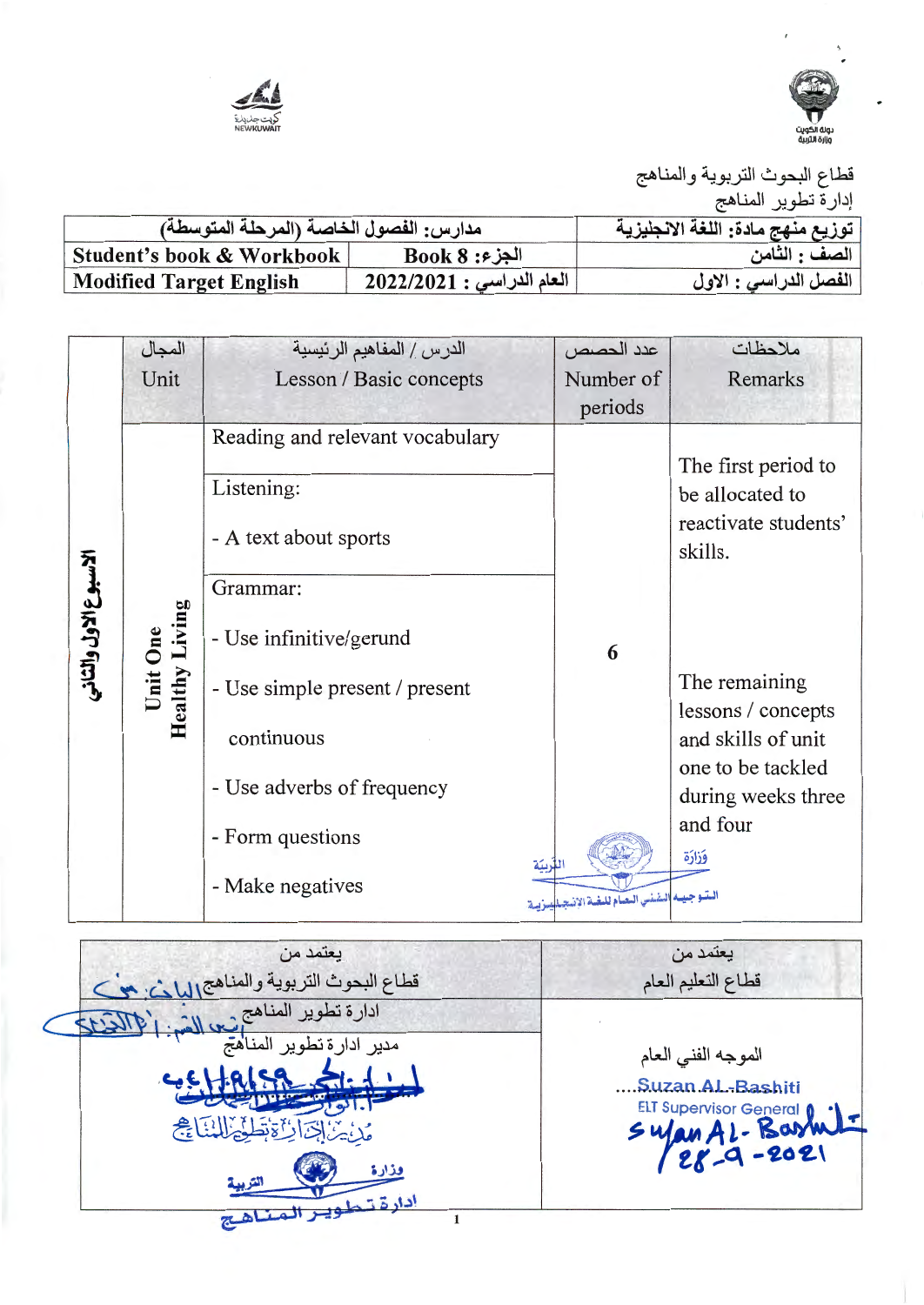



قطاع البحوث التربوية والمناهج إدارة تطوير المناهج

| مدارس: الفصول الخاصة (المرحلة المتوسطة) |                             | توزيع منهج مادة: اللغة الانجليزية |
|-----------------------------------------|-----------------------------|-----------------------------------|
| Student's book & Workbook               | $Book 8 : 3$ الجزء          | الصف : الثامن                     |
| <b>Modified Target English</b>          | $12022/2021:$ العام الدراسي | الفصل الدراسي : الاول             |

|                        | المجال                            | الدرس / المفاهيم الرئيسية                                                                                                                                                                                                                                                                                                                            | عدد الحصص            | ملاحظات                                            |
|------------------------|-----------------------------------|------------------------------------------------------------------------------------------------------------------------------------------------------------------------------------------------------------------------------------------------------------------------------------------------------------------------------------------------------|----------------------|----------------------------------------------------|
|                        | Unit                              | Lesson / Basic concepts                                                                                                                                                                                                                                                                                                                              | Number of<br>periods | Remarks                                            |
| الاسبوع الثالث والرايع | <b>Healthy Living</b><br>Unit One | Speaking<br>- Talk about healthy living and<br>sporting habits<br>Speech acts:<br>-Talk about healthy living<br>- Describe pictures<br>- Make comparisons<br>- Give advice<br>- Talk about daily routines<br>- Talk about sporting habits<br>- Express opinions<br>- Express agreement / disagreement<br>Writing (Expository)<br>- Writing mechanics | 6<br>التّربيّة       | وَزَارَة<br>البتوجيبه الشني الحام للغة الأسجاحيزية |

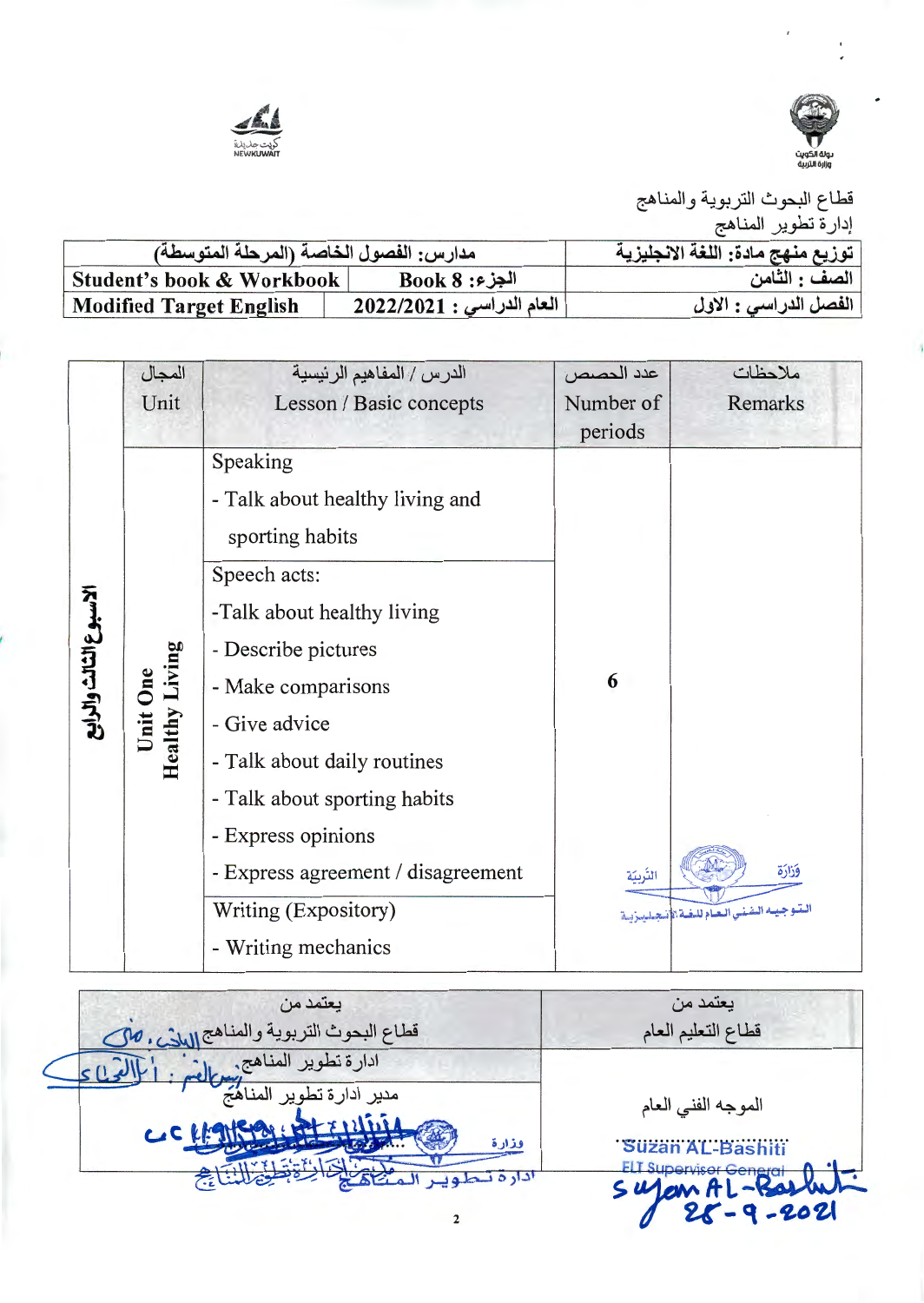



قطاع البحوث التربوية والمناهج

| إدارة تطوير المناهج |  |  |
|---------------------|--|--|
|---------------------|--|--|

| مدارس: الفصول الخاصة (المرحلة المتوسطة) |                           | توزيع منهج مادة: اللغة الانجليزية |
|-----------------------------------------|---------------------------|-----------------------------------|
| Student's book & Workbook               | $Book 8 : 3$ الجز         | الصف : الثامن                     |
| <b>Modified Target English</b>          | العام الدراسي : 2022/2021 | الفصل الدراسي : الاول             |

|                        | المجال                  | الدرس / المفاهيم الرئيسية                                                                                                      | عدد الحصص            | ملاحظات                                                                                                                                                                          |
|------------------------|-------------------------|--------------------------------------------------------------------------------------------------------------------------------|----------------------|----------------------------------------------------------------------------------------------------------------------------------------------------------------------------------|
|                        | Unit                    | Lesson / Basic concepts                                                                                                        | Number of<br>periods | Remarks                                                                                                                                                                          |
|                        |                         | Reading and relevant vocabulary<br>Listening:<br>- People's experiences                                                        |                      |                                                                                                                                                                                  |
| الاسبوع الخامس والسادس | Unit Two<br>Life Events | Grammar:<br>- Use present perfect + ever $\&$<br>form questions using the<br>present perfect<br>- Use (to/so that/in order to) | 6<br>التربيّة        | The remaining<br>lessons / concepts<br>and skills of unit<br>two to be tackled<br>during weeks seven<br>and eight<br>وَزَارَة<br>الستوجيسه البفنس البعيام للبغية الإنتصليبية لسة |

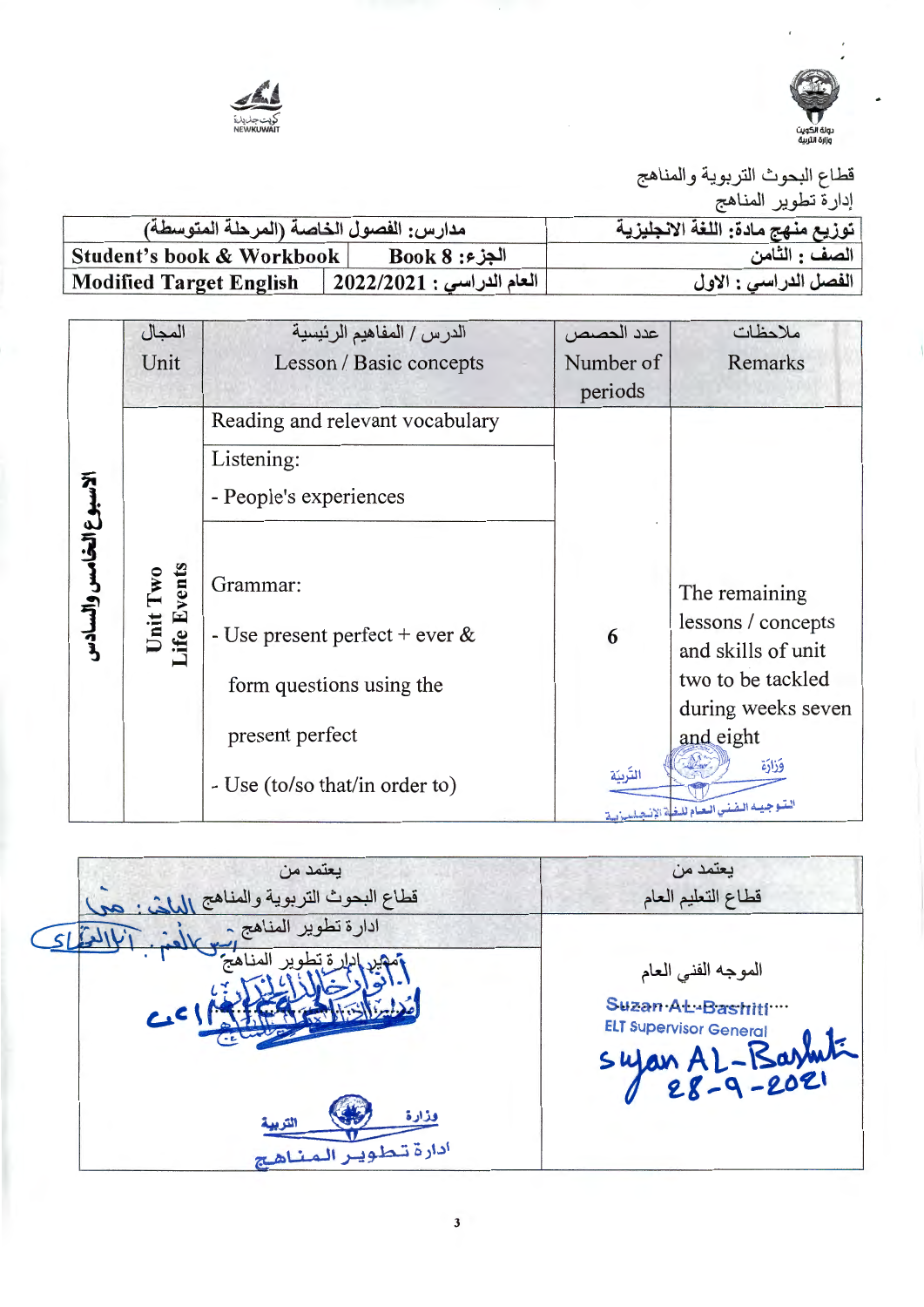



قطاع البحوث التربوية والمناهج إدارة تطوير المناهج

| مدارس: الفصول الخاصة (المرحلة المتوسطة) | ' توزيع منهج مادة: اللغة الانجليزية |                       |
|-----------------------------------------|-------------------------------------|-----------------------|
| Student's book & Workbook               | $Book 8:$ الجزء                     | الصف : الثّامن        |
| <b>Modified Target English</b>          | العام الدراسي : 2022/2021           | الفصل الدراسي : الاول |

|                       | المجال                  | الدرس / المفاهيم الرئيسية        | عدد الحصص | ملاحظات                                         |
|-----------------------|-------------------------|----------------------------------|-----------|-------------------------------------------------|
|                       | Unit                    | Lesson / Basic concepts          | Number of | Remarks                                         |
|                       |                         |                                  | periods   |                                                 |
|                       |                         | Speaking:                        |           |                                                 |
|                       |                         | - talk about experiences         |           |                                                 |
|                       |                         | Speech Acts:                     |           |                                                 |
|                       |                         | - Ask and talk about experiences |           |                                                 |
| لاسبوع السابع والثامن | Unit Two<br>Life Events | - Describe pictures              | 6         |                                                 |
|                       |                         | - Express purpose                |           |                                                 |
|                       |                         | - Make guesses                   |           |                                                 |
|                       |                         | Writing an e-mail (Expository)   |           |                                                 |
|                       |                         | - Writing mechanics              | التّربيّة | وَزَارَة                                        |
|                       |                         |                                  |           | التقوجيته التفتني التعنام للتفتة الإنتجلتينزيتة |

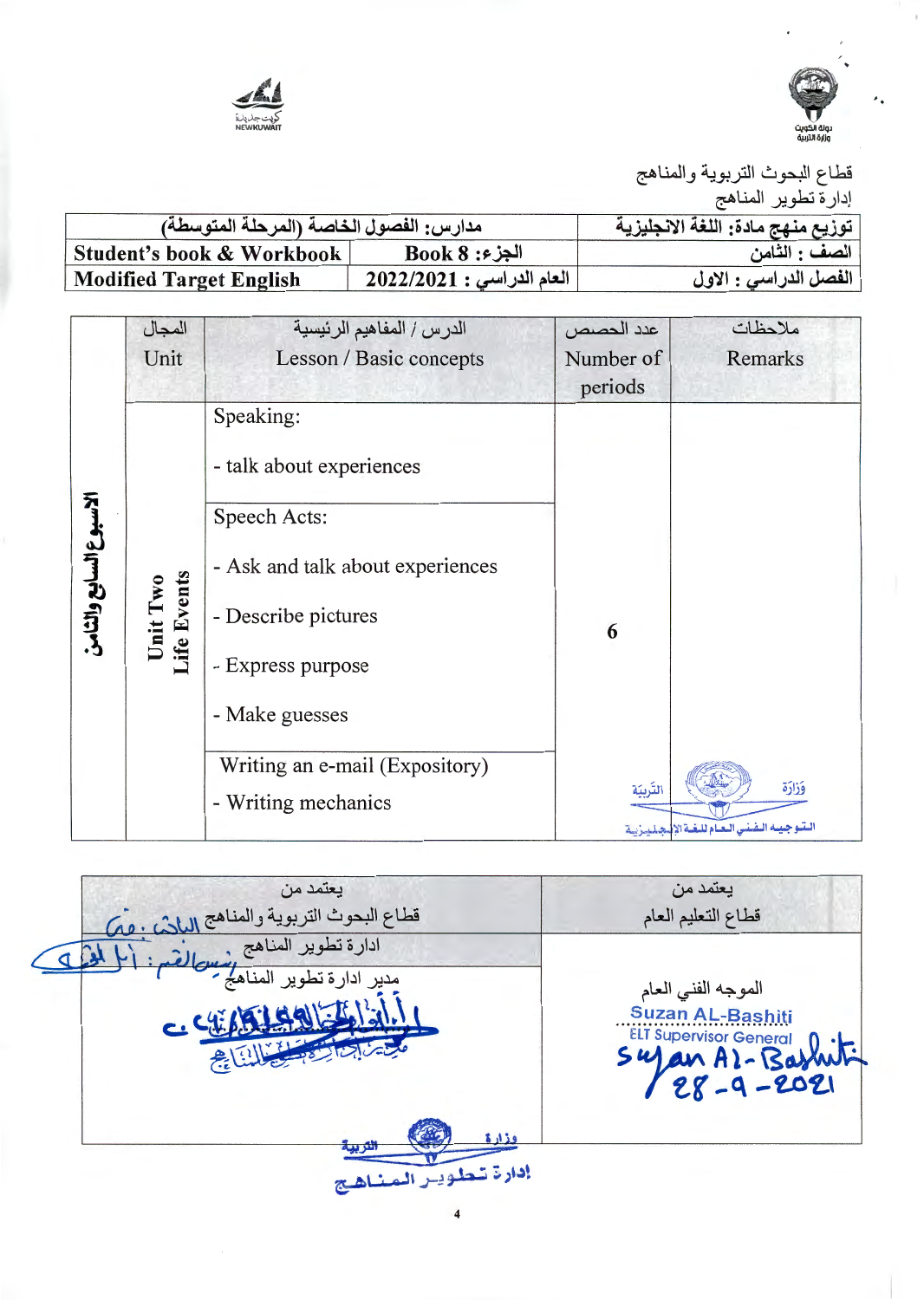



قطاع البحوث التربوية والمناهج<br>إدارة تطوير المناهج

| مدارس: الفصول الخاصة (المرحلة المتوسطة) |                           | توزيع منهج مادة: اللغة الانجليزية |
|-----------------------------------------|---------------------------|-----------------------------------|
| Student's book & Workbook               | $Book 8:$ الجزء           | الصف : الثامن                     |
| <b>Modified Target English</b>          | العام الدراسي : 2022/2021 | الفصل الدراسي : الاول             |

|                        | المجال                              | الدرس / المفاهيم الرئيسية              | 27 <sup>c</sup> | ملاحظات                                           |
|------------------------|-------------------------------------|----------------------------------------|-----------------|---------------------------------------------------|
|                        | Unit                                | Lesson / Basic concepts                | الحصص           | Remarks                                           |
|                        |                                     |                                        | Number          |                                                   |
|                        |                                     |                                        | <sub>of</sub>   |                                                   |
|                        |                                     |                                        | periods         |                                                   |
|                        |                                     | Reading and relevant vocabulary        |                 |                                                   |
| الاسبوع التاسع والعاشر |                                     | Listening: folktale                    |                 | The remaining                                     |
|                        |                                     | Grammar:                               |                 | lessons/                                          |
|                        | The Unforgettable Past<br>Unit Four | - Use simple past (active and passive) | 6               | concepts and<br>skills of unit<br>four to be      |
|                        |                                     | - Form questions using the past simple |                 | tackled during<br>weeks eleven                    |
|                        |                                     | - Use past continuous                  |                 | and twelve                                        |
|                        |                                     | - Use (while/when)                     | التربيّة        | فذارة<br>المتسو جبيسه المنشنس البصام للبغلة الإنب |